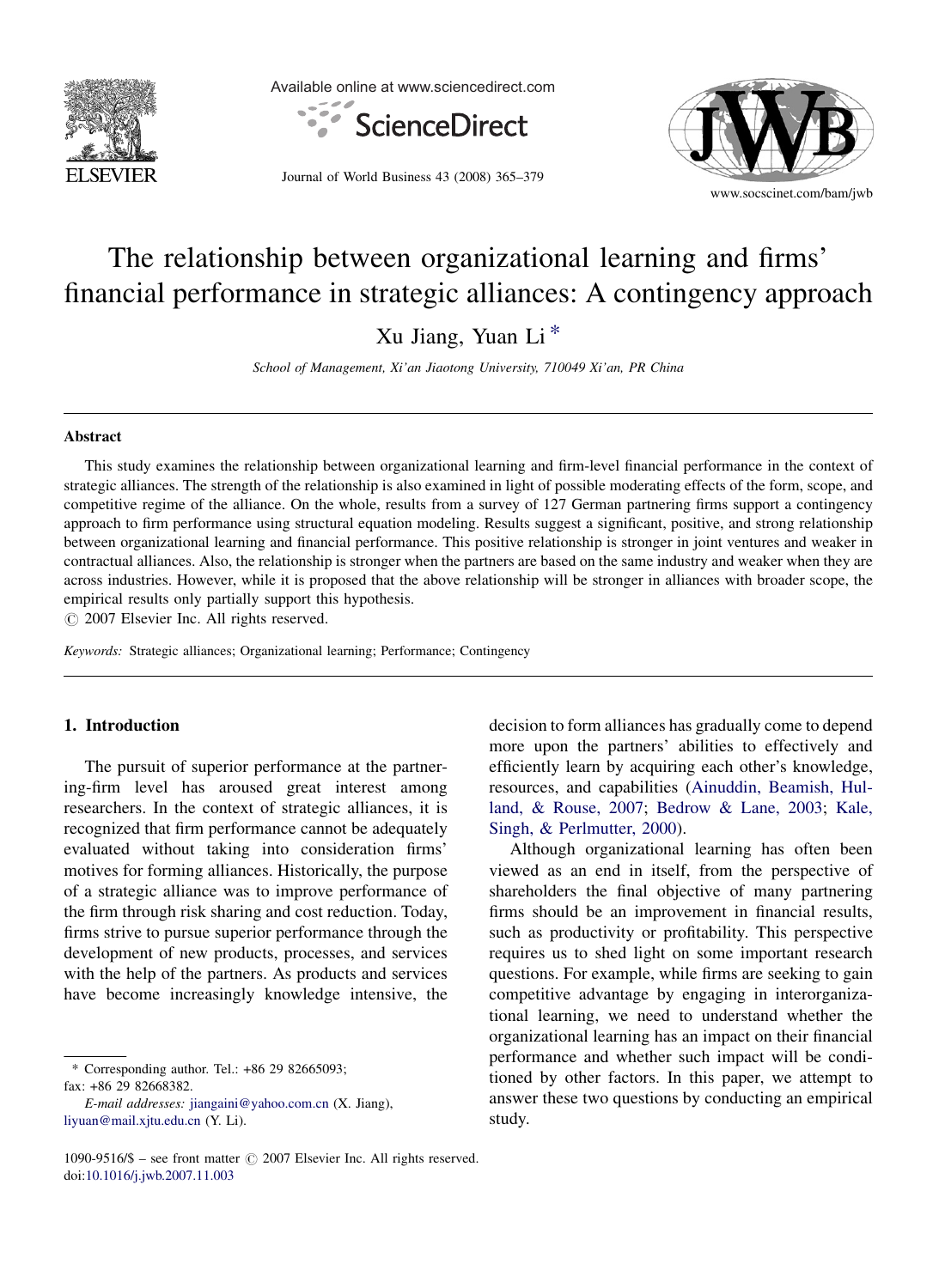A great deal of research has emphasized the importance of organizational learning and the processes through which learning occurs ([Bruton, Lohrke, & Lu,](#page--1-0) [2004](#page--1-0)). The critical role of organizational learning, in terms of learning orientation, learning capability or learning organization, in overall business or economic performance has been widely documented in the literature (e.g., [Calantone, Cavusgil, & Zhao, 2002](#page--1-0); [Prieto & Revilla, 2006](#page--1-0); [Tippins & Sohi, 2003\)](#page--1-0). This research has identified organizational learning as a key factor for performance outcomes. And the ability to learn from external sources has become critically important for deriving competitive advantage. The research has, however, examined the learning–performance link mainly at the single firm level. We have therefore relatively limited knowledge about whether organizational learning has a similar impact on firms' financial results in the context of strategic alliances (compare [Simonin, 1997\)](#page--1-0).

Further, it seems unlikely that organizational learning will affect firm performance equally under all conditions. Indeed, we know that not all learning strategies will always improve performance (e.g., [Baker & Sinkula,](#page--1-0) [1999;](#page--1-0) Santos-Vijande, Sanzo-Pérez, Álvarez-González, [& Va´zquez-Casielles, 2005](#page--1-0)). Researchers are beginning to recognize that the learning–performance relationship may be contingent on other factors. For example, [Calantone et al. \(2002\)](#page--1-0) propose that the effect of a firm's learning orientation on its performance depends on the firm's characteristics, i.e., the age of the organization. [Mohr and Sengupta \(2002\)](#page--1-0) argue also that governance mechanisms may moderate the relationship between interfirm learning and the benefits of such learning.

These studies suggest that the effect of learning on performance may magnify under certain conditions but diminish under other conditions. Therefore, it is best to use contingency theory to more accurately examine this relationship. Contingency theory stresses choosing appropriate collaborative settings for enhancing the benefits of learning (e.g., [Mohr & Sengupta, 2002](#page--1-0); [Simonin, 2004](#page--1-0)). Hence, the present study postulates that the performance impact of organizational learning will be contingent upon three alliance-level contextual factors: the governance form of the alliance, the scope of the joint activity, and the fact that partners may or may not be in competition with each other.

The primary aim of this paper is to present a theoretical model and empirical analysis of the relationship between organizational learning and firms' financial performance in strategic alliances. It also contributes to knowledge about the moderating role of three alliance characteristics in such a relationship. In

the next section, the conceptual framework is presented and hypotheses are proposed. Then, the hypotheses of both main and moderating effects are tested on a sample of 127 German partnering firms. Following a discussion of results, we present implications, limitations, and directions for future research.

### 2. Theoretical background and hypotheses

### 2.1. Interorganizational learning

A diversity of perspectives and approaches has been used to study organizational learning. Early learning theory researchers argue that learning takes place at the individual level, and individuals learn as agents for the organization ([March, 1991; Simon, 1991\)](#page--1-0). Even though learning must be undertaken by individuals, it also depends on different circumstances or situational cues in which the individuals are embedded. Learning occurs also at the group, organizational, industrial, and even social levels ([Miller, 1996](#page--1-0)). Thus, we have to understand learning by putting it in a specific strategic context ([Crossan, Lane, & White, 1999\)](#page--1-0).

We would like to stress that whereas most prior studies view learning as a firm-level construct, we extend this unit of analysis to an interorganizational level. The interorganizational learning perspective views strategic alliances as a means to learn or internalize critical skills or capabilities from the partners (e.g., [Khanna, Gulati, & Nohria, 1998;](#page--1-0) [Lane](#page--1-0) [& Lubatkin, 1998\)](#page--1-0). [Khanna et al. \(1998\)](#page--1-0) call such alliances ''learning alliances.'' Learning alliances constitute an important environment for interpartner learning and can be used as important vehicles for accessing and acquiring organizationally embedded knowledge, which because of its tacit character is difficult to transfer and imitate ([Kogut, 1988](#page--1-0)).

In the strategic alliance field, research on organizational learning has been mainly concerned with issues regarding what organizational learning is and how partners learn from each other. While there have been numerous attempts to define and conceptualize organizational learning, at a basic level it is the dynamic process of acquiring, generating, and exploiting valuable knowledge through interaction, communication, interpretation, and comprehension across partners. This process may lead to new knowledge about customers and markets, about technical know-how, about alliance management skills, and about the partners themselves ([Zollo, Reuer, & Singh, 2002\)](#page--1-0).

Organizational learning is a continuous, dynamic, and interactive process between individuals, groups,